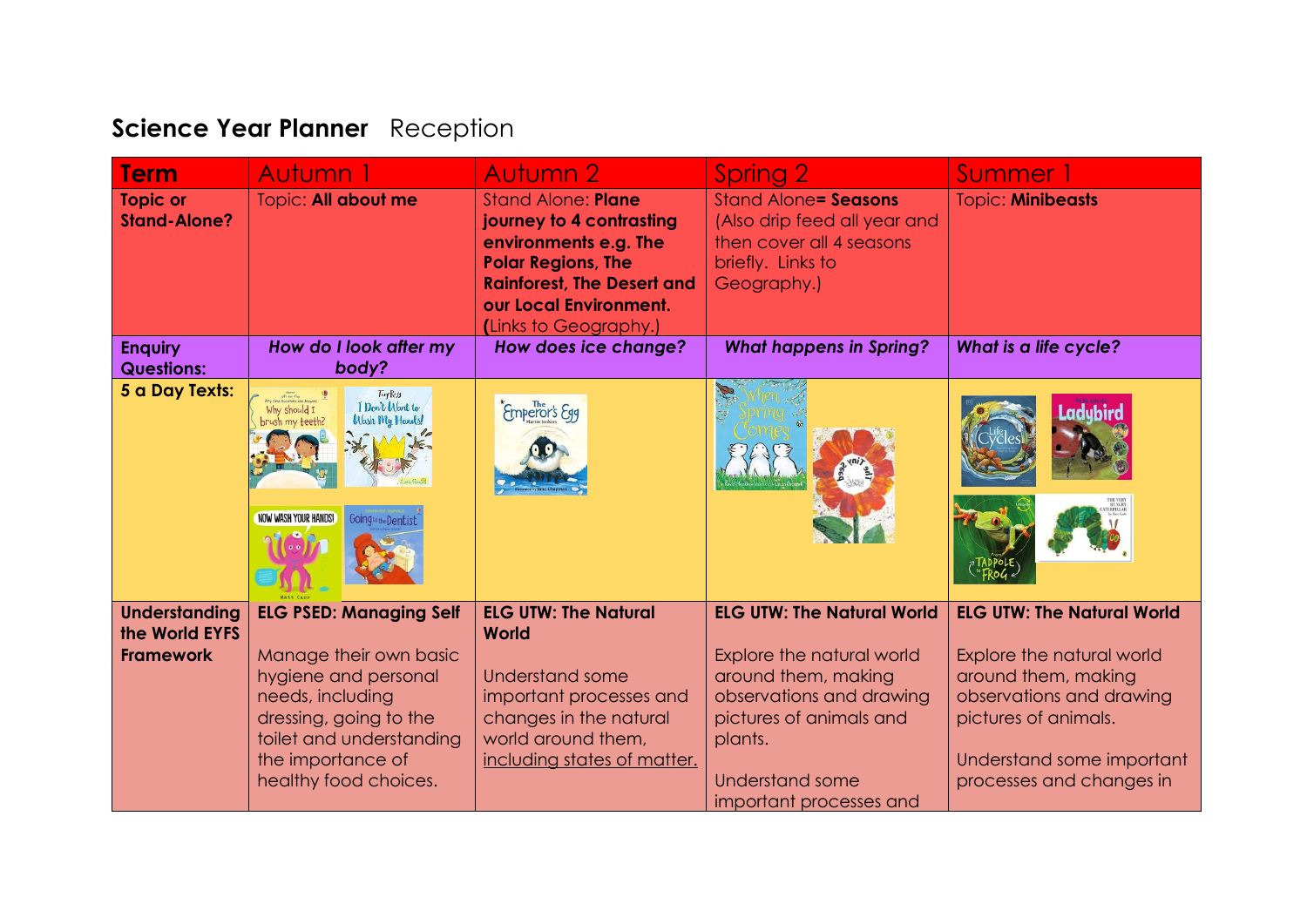|                                    |                                                                                                                                                                                                                                                                                                                                                          |                                                                                                                                                                                                         | changes in the natural<br>world around them.                                                                                                                                                                                                                                                                                             | the natural world around<br>them.                                                                                                                                                                                                              |
|------------------------------------|----------------------------------------------------------------------------------------------------------------------------------------------------------------------------------------------------------------------------------------------------------------------------------------------------------------------------------------------------------|---------------------------------------------------------------------------------------------------------------------------------------------------------------------------------------------------------|------------------------------------------------------------------------------------------------------------------------------------------------------------------------------------------------------------------------------------------------------------------------------------------------------------------------------------------|------------------------------------------------------------------------------------------------------------------------------------------------------------------------------------------------------------------------------------------------|
| <b>Knowledge</b><br><b>Content</b> | I know the<br>$\bullet$<br>importance of oral<br>hygiene. (Includes<br>tooth brushing<br>workshop.)<br>I know how to look<br>after our bodies<br>and our own<br>personal hygiene.<br>(Include hand<br>washing<br>experiment.)<br>I know the<br>importance of<br>eating a variety of<br>fruit and<br>vegetables.<br>(Include Lizzy the<br>cook visiting.) | I know ice/ice<br>$\bullet$<br>cream, chocolate<br>and bread, can<br>change states.<br>I know that some<br>changes cannot be<br>undone.<br>I know that some<br>changes can<br>happen more than<br>once. | I understand and can<br>$\bullet$<br>talk about the growth<br>of plants in Spring. E.g.<br>daffodils, tulips<br>I understand and can<br>$\bullet$<br>talk about growth and<br>new life in the Spring.<br>E.g. chicks, lambs,<br>I can name and<br>$\bullet$<br>describe some plants<br>and animals that I am<br>likely to see in Spring. | I know what a life cycle<br>$\bullet$<br>is.<br>I can describe the life<br>cycle of a ladybird,<br>butterfly and frog.<br>I know animals change<br>as they grow.                                                                               |
| <b>Skills Content</b>              | I know how to brush<br>$\bullet$<br>my teeth efficiently.<br>I can independently<br>go to the toilet and<br>wash my hands.<br>I can independently<br>dress myself.<br>I can make healthy<br>food choices.                                                                                                                                                | I can use my senses<br>$\bullet$<br>and hands to<br>explore the changes<br>of states.                                                                                                                   | I can make<br>$\bullet$<br>observations.<br>I can draw from<br>$\bullet$<br>observation plants<br>and animals.                                                                                                                                                                                                                           | I can observe animals<br>$\bullet$<br>and minibeasts closely.<br>I can draw pictures of<br>minibeasts and animals<br>from observations. (Zoo<br>and Discovery Garden)<br>I can select equipment<br>and materials to use to<br>create an animal |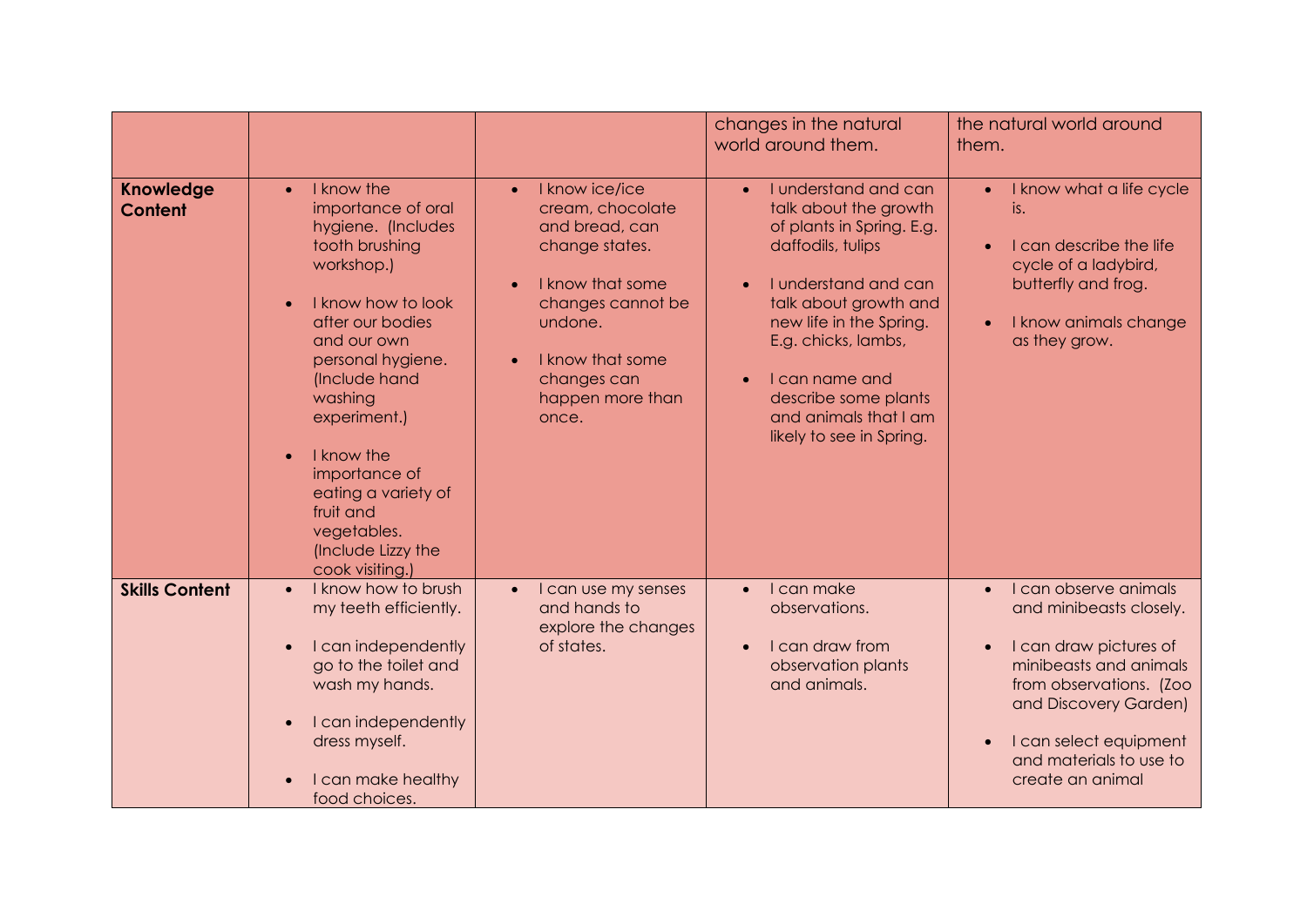|                               |                                                                                                                                                                                 |                                                                                                                                                                            |                                                                                                                                                                                                                                                       | habitat e.g. a bug<br>hotel.<br>I can use my senses to<br>explore the outdoor<br>environment.                                                                                                  |
|-------------------------------|---------------------------------------------------------------------------------------------------------------------------------------------------------------------------------|----------------------------------------------------------------------------------------------------------------------------------------------------------------------------|-------------------------------------------------------------------------------------------------------------------------------------------------------------------------------------------------------------------------------------------------------|------------------------------------------------------------------------------------------------------------------------------------------------------------------------------------------------|
| <b>Sequence of</b><br>lessons | L1= Oral Hygiene<br>L2= Washing hands<br>L3= Getting dressed<br>(Practise zips etc.)<br>L4= Healthy eating<br>workshop (Lizzie)                                                 | $L = Ice$ play<br>L2= Chocolate experiment<br>$L3 = T$ oast                                                                                                                | L1= Explore outdoor<br>environment looking for signs<br>of spring.<br>L2=Growth of plants in Spring<br>(draw observations)<br>L3= Growth of animals in<br>Spring (draw observations)<br>L4= Name and describe<br>plants and animals seen at<br>Spring | L1= Visit from Marks Ark, Mini<br>beasts Hunt in Meadow, Bug<br>hotels<br>L <sub>2</sub> = Life cycles<br>L <sub>3</sub> = Life cycles<br>L4= Trip to Newquay Zoo, draw<br>pictures of animals |
| <b>Vocabulary:</b>            | hygiene<br>washing<br>clean<br>oral care<br>toothbrush<br>toothpaste<br>bacteria<br>germs<br>soap<br>sanitiser<br>bubbles<br>dirty<br>illness<br>healthy food<br>unhealthy food | ice<br>ice cubes<br>water<br>salt<br>heat<br>cold<br>melt<br>freeze<br>solid<br>liquid<br>changing state<br>room temperature<br>observe<br>practical enquiry<br>prediction | grow<br>roots<br>shoots<br>stem<br>leaves<br>daffodil<br>tulip<br>temperature<br>soil<br>compost<br>water<br>light<br>adult<br>parent<br>baby<br>birth<br>blossom                                                                                     | life cycle<br>egg<br>caterpillar<br>chrysalis<br>butterfly<br>larva<br>pupa<br>ladybird<br>adult<br>parent<br>baby<br>predator<br>prey<br>minibeasts<br>insects<br>bugs<br>bee                 |